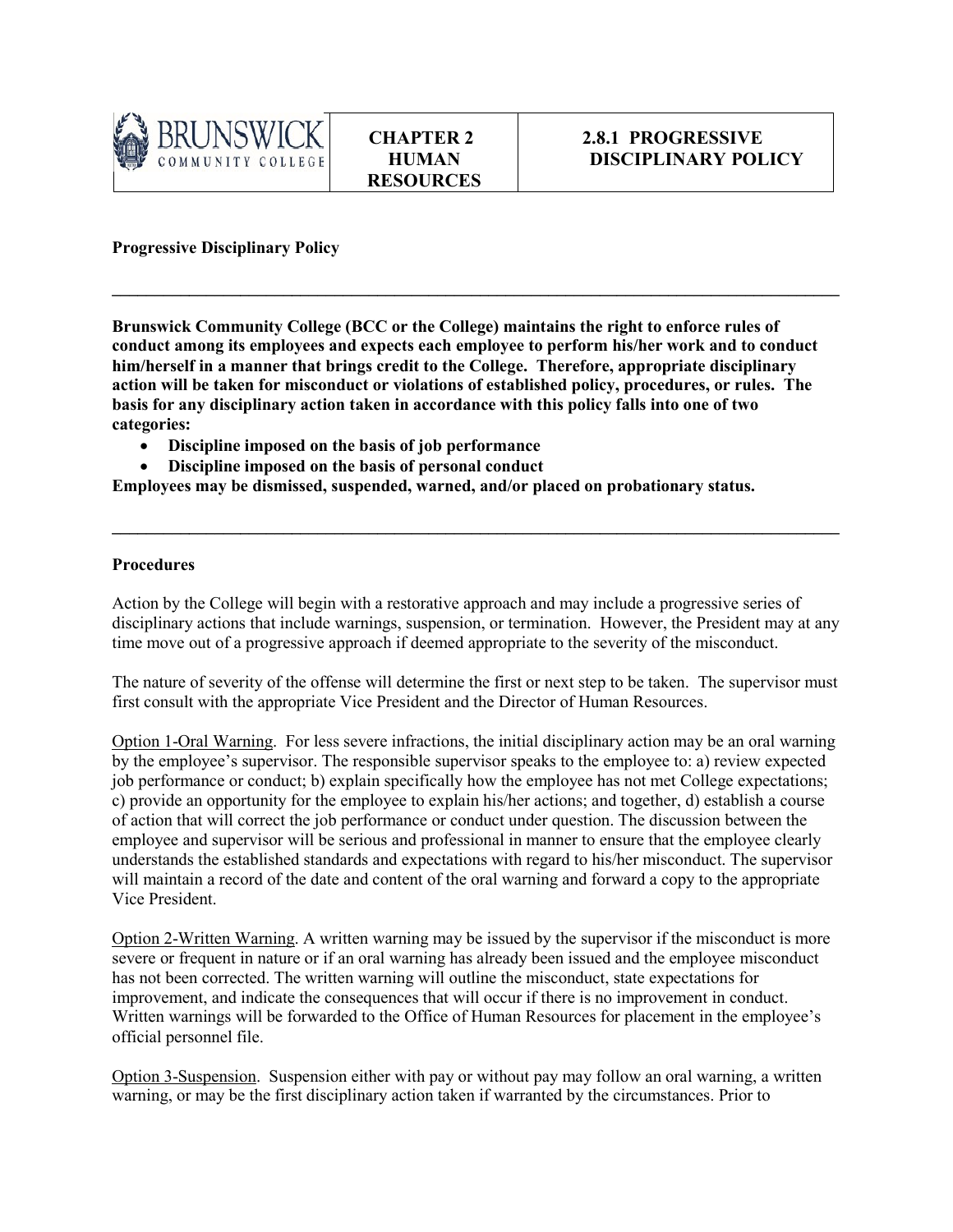suspending an employee, supervisors must obtain approval from the appropriate Vice President and the Director of Human Resources and supply thorough supporting documentation to the President who makes the final decision to suspend. The duration of the suspension will depend upon the facts of each case, including but not limited to, type and severity of the misconduct, previous work performance of the employee, and prior disciplinary actions. The suspension may last through the end of the current year. The suspended employee will be notified of the suspension by a letter that outlines the misconduct, states expectations, and indicates the consequences that will occur. A copy of the letter will be forwarded to the Office of Human Resources for placement in the employee's official personnel file.

In cases of alleged serious misconduct, an employee may be placed on an investigative suspension. In such cases, the employee will be removed from the workplace while the Director of Human Resources in conjunction with the appropriate Vice President investigates the matter. Investigative suspension is leave with pay. The Director of Human Resources and the appropriate Vice President must approve an investigative suspension. The employee under investigation will be notified by letter of the suspension with pay, the alleged serious misconduct, and the college's intent to investigate.

Option 4 – Disciplinary Probation. Placement onto Disciplinary Probationary may be issued by the President when severe misconduct has occurred and/or job performance is poor. Disciplinary Probation may be issued when previous oral and/or written warnings and job coaching efforts have failed to result in improvements in performance. Disciplinary Probation may also be issued with initial notice of poor performance or egregious actions. Employees can be placed on Probation for any length of time as determined by the President. The notice of Probationary status is forwarded to the Office of Human Resources for placement in the employee's official personnel file. The supervisor will monitor the employee across the designated evaluation period. Employment during the Probationary period is "at will" and employment may be terminated at any time should the employee fail to make satisfactory progress on improving performance.

## Option 5 – Unsatisfactory Progress in New Hire/New Position Probationary Status

All faculty, part-time and full-time staff will serve a 30-60-90 day probationary period of employment upon hire or the assumption of a new position at the College. At any time during this period, probationary employees may have their employment terminated without a hearing if they, in the opinion of their superior, are not performing the assigned tasks satisfactorily, provided that such dismissal of full-time employees is approved by the College President.

Notice of Intent to Recommend Termination. A recommendation for termination to the President will occur when an employee has engaged in serious misconduct or when an employee has not corrected his/her misconduct after previous warnings. Prior to notifying an employee of the intent to recommend his/her termination to the President for action, supervisors must obtain approval from the appropriate Vice President and the Director of Human Resources and supply thorough supporting documentation.

The President may dismiss or suspend any employee of the College at any time for cause, which shall include but not be limited to the following reasons:

- 1. Failure to perform competently the duties of the position.
- 2. Neglect of duty.
- 3. Conviction of a crime involving moral turpitude or conviction of a felony.
- 4. Failure to maintain satisfactory and harmonious working relationships with the public and/or other employees.
- 5. Failure to obtain or maintain a current license or certification required by regulations of an appointing agency or law as a condition for performing the job.
- 6. Chronic absenteeism, absence without approved leave, and/or improper use of sick leave.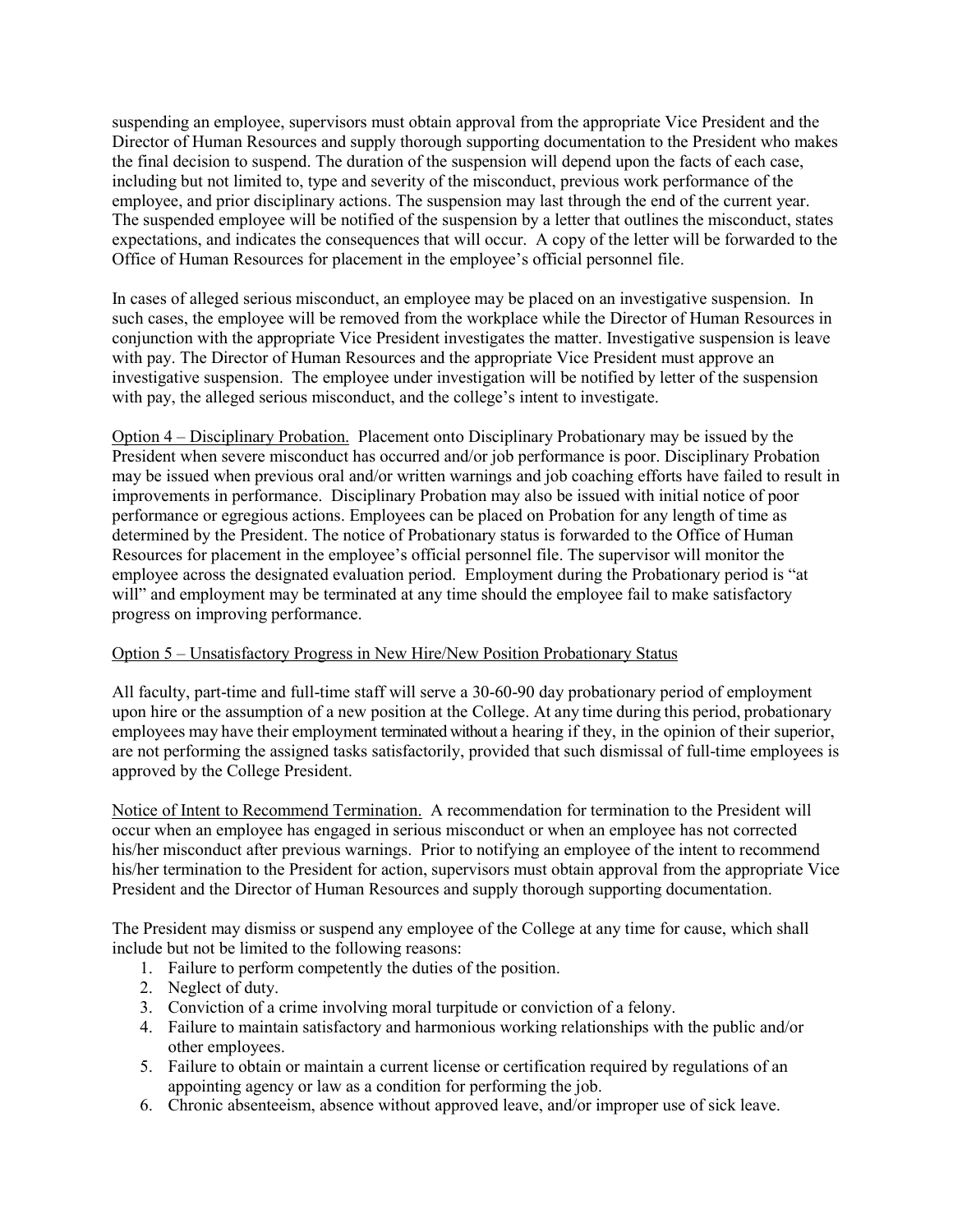- 7. Failure to demonstrate progress in professional self-improvement within the stipulated time, as directed by supervisor and mandated by job duties.
- 8. Falsification of official records, expense claims, and/or misuse of state/county/institutional funds.
- 9. Possession of unauthorized firearms or lethal weapons on the job or on College property.
- 10. Failure to comply with rules, regulations, and policies of the NC State Board of Community Colleges, the Board of Trustees, College, or lawful directives of the President.
- 11. Use, manufacture, distribute, and/or possess controlled substances during work hours or appearing at any time on the property of Brunswick Community College under the influence of controlled substances in violation of NC General Statutes.
- 12. Insubordination or refusal to accept a reasonable and proper assignment from an authorized supervisor or failing to report for duty at the assigned time and place.
- 13. Participating in or conspiring with others in activities to impair, impede, or disrupt the legal mission, process, or functions of the College.
- 14. Failure to comply with any condition of probation while an employee is in probationary status.

Employee Appeal Process. If an employee has been notified of the intent to recommend his/her termination, the employee may within five (5) working days after receiving the written letter of recommendation for termination, request a conference with the President to appeal the pending termination. The President, with other college staff pertinent to the discussion, will explore the reasons for the proposed termination. The employee will be given full opportunity to present reasons why the termination should not be carried out by the President. Neither party shall be represented or accompanied by legal counsel. Within five (5) work days after the conference, the President will give the employee an unelaborated written statement of termination or of his/her intent to over-turn the recommendation for termination.

If an employee has been given a written statement of termination by the President, the employee may, within five (5) working days after receiving the President's written statement, request a hearing before the Brunswick Community College Board of Trustees. The request for a hearing will be in writing, addressed to the Board Chairperson, and delivered to the President's Office. The request must outline why the employee believes the dismissal violated the employee's rights as protected by the First Amendment of the United States Constitution, Title VI and VII of the Civil Rights Act of 1964, Title IX of the Education Amendments of 1972, Section 504 of the Rehabilitation Act of 1973, and/or the Americans with Disabilities Act of 1990, or that the dismissal was a violation of college policy. No other grounds for appeal exist.

Upon receipt of the letter, the Board Chairperson has fifteen (15) calendar days to call a special meeting of the BCC Board of Trustees. During the proceedings, which will be conducted by the Board Chair, the College will be represented by the college attorney and/or other college counsel, and the employee may be represented by an attorney or other advisor of his/her choice. The proceedings shall be closed to all except the dismissed employee, his/her advisor or attorney, college representative(s), the college attorney and/or other college counsel, the Director of Human Resources, and the Trustees. At the hearing, the dismissed employee bears the burden of proving that the dismissal violated the employee's rights as protected by the First Amendment of the United States Constitution, Title VI and VII of the Civil Rights Act of 1964, Title IX of the Education Amendments of 1972, Section 504 of the Rehabilitation Act of 1973, and/or the Americans with Disabilities Act of 1990, or that the dismissal was a violation of college policy. The hearing will begin with the employee's presentation of his/her case, and the President and/or his/her designee may then present a rebuttal. The fact-finding portion of the hearing shall be recorded. Deliberations of the Trustees following the fact-finding portion of the hearing shall not be recorded and will be conducted in closed session. The President will not be present during deliberations of the Board of Trustees. The college attorney and/or other college counsel will be present and aide with the deliberations.